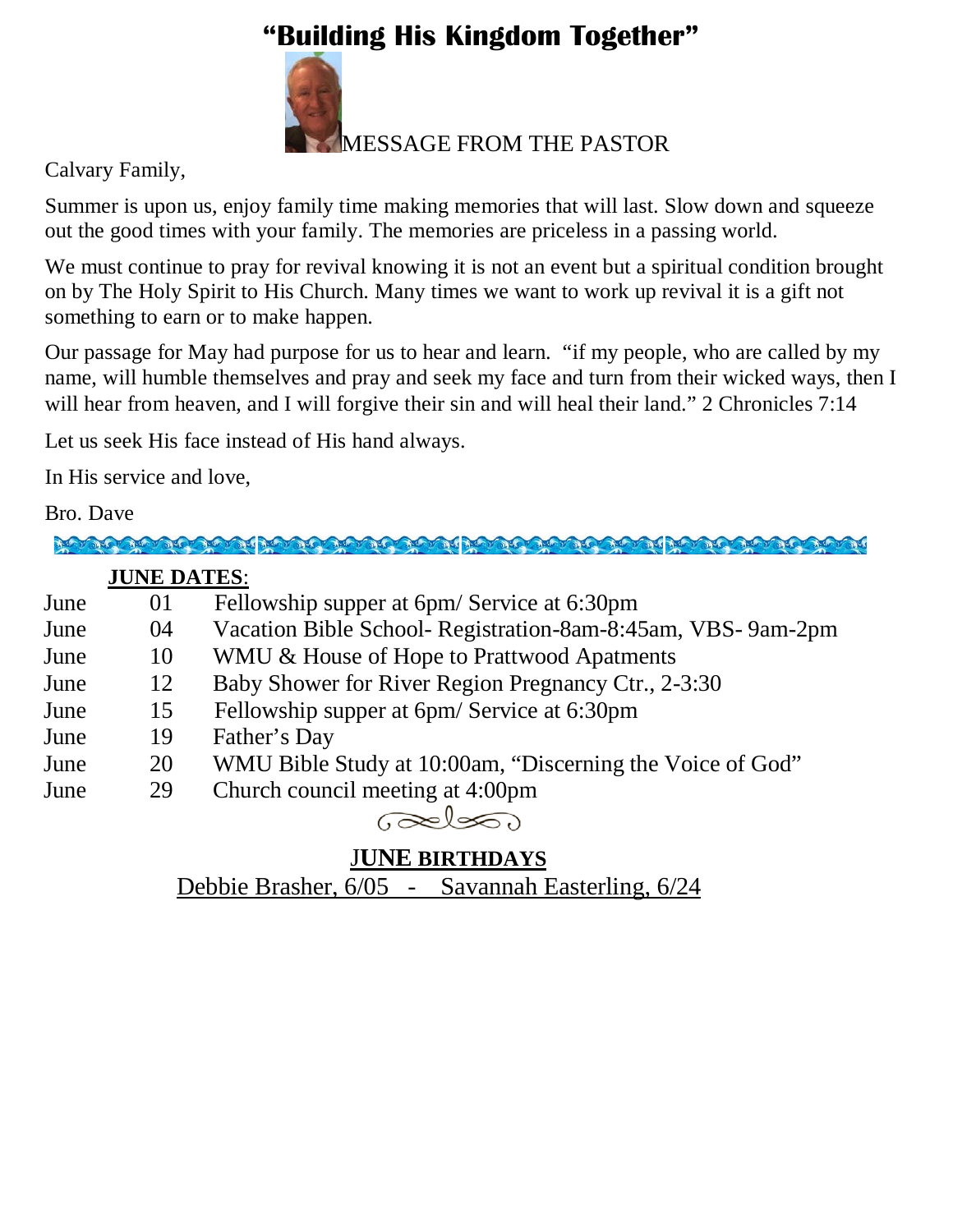

**JUNE MEMORY VERSE**: "And now these three remain: faith, hope and love. But the greatest of these is love." 1 Corinthians 13:13  $\odot \approx 1$ 

Vacation Bible School will be on June  $4^{\text{th}}$  - Registration-8am-8:45am, VBS, 9am-2pm.



Calvary WMU and House of Hope will be taking lunch to Prattwood Apartments on June  $10^{th}$ . Anyone is welcome to join us. See Debbie Brasher if you have questions.



We will have a Baby Shower for River Region Pregnancy Center on June 12th, 2-3:30 in the fellowship hall. We will have refreshments.



Calvary will be having Wednesday night services on the 1<sup>st</sup> & 3<sup>rd</sup> Wednesday of each month for Adults, Children and Youth. Fellowship supper will be at 6:000pm and the service will start at 6:30pm. Donations will be accepted.



WMU will continue to collect items for "The House of Hope" food bank in Prattville throughout the year. Please bring any can foods, dry food, noodles, pasta sauce & peanut butter and put in the box in the fellowship hall.

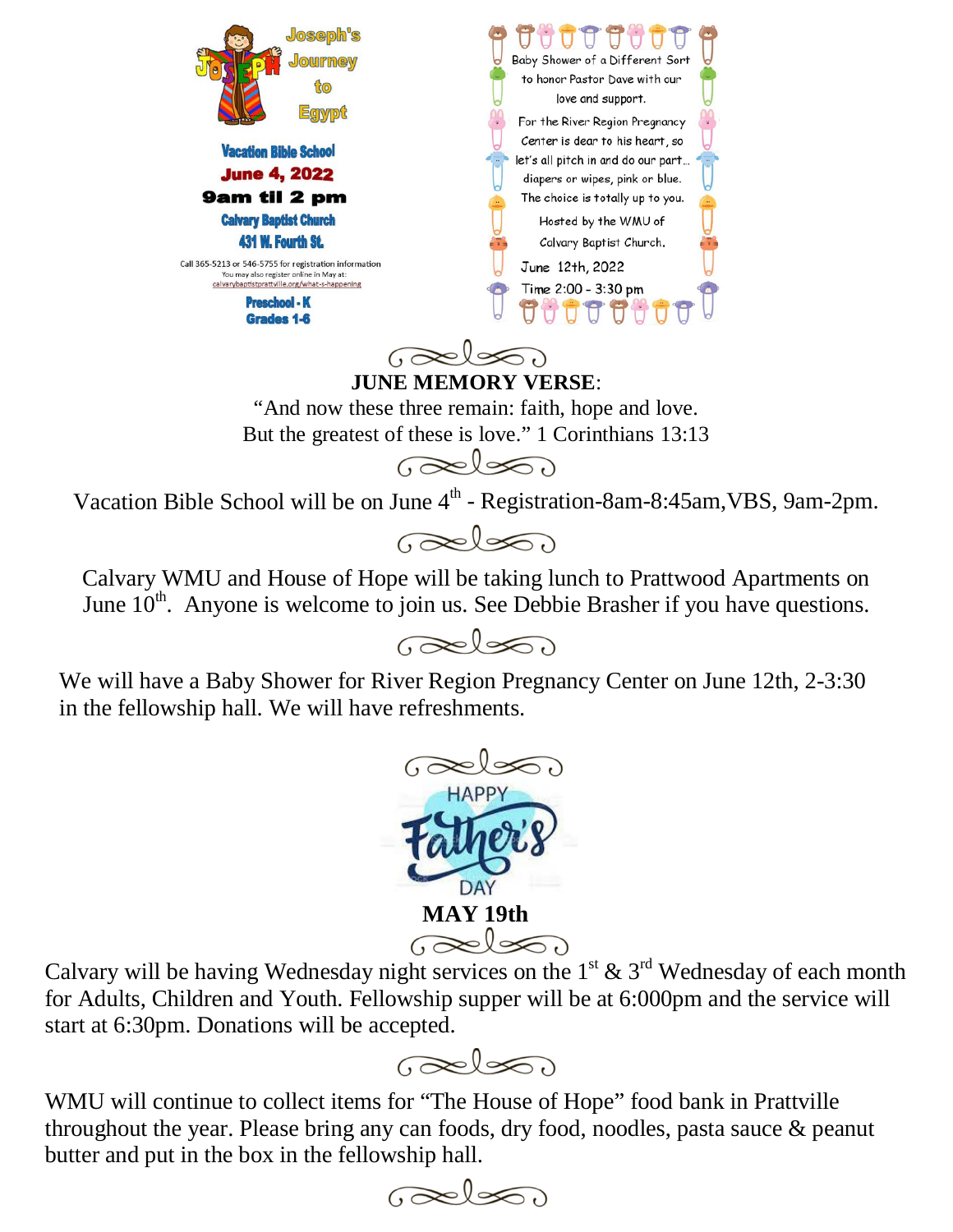Smantha Brasher will be collecting back to School supplies for children in foster care. Please see Smantha for more information.



| <b>Offering Received for the</b> |          |            | <b>Flowers for June:</b> |       |        |  |
|----------------------------------|----------|------------|--------------------------|-------|--------|--|
| <b>Offering for May 2022:</b>    |          |            | June                     | ( ) 5 | Debbie |  |
| May                              | $\Omega$ | \$2,142.00 | June                     | 12    | Vacant |  |
| May                              | 08       | 845.00     | June                     | 19    | Vacant |  |
| May                              | 15       | \$1,225.00 | June                     | 26    | Vacant |  |
| May                              | 22       | \$1,315.00 |                          |       |        |  |
| May                              | 29       | 945.00     |                          |       |        |  |

| <b>Offering for May 2022:</b> |                 |               | June | $\sqrt{0.5}$ | Debbie Brasher |
|-------------------------------|-----------------|---------------|------|--------------|----------------|
| May                           | 01              | \$2,142.00    | June | 12           | Vacant         |
| May                           | 08 <sup>1</sup> | \$ 845.00     | June | 19           | Vacant         |
| May                           |                 | 15 \$1,225.00 | June | 26           | Vacant         |

#### **CALVARY BAPTIST CHURCH PRAYER LIST**



## **SUNDAY SCHOOL & CHURCH MEMBERS**

Gladys Allen Patsy Persons Ruby Baker Lois Reynolds Miline Bedwell **Donnie & Glenda Shelton** Jeff & Smantha Brasher Alieen Sheridan Bobbie Collier Kay Singleton Cecil Cox Julia Smith Savannah & Renee' Easterling June Stewart Nell Fleming Robin Smith Cheyenne Golson Dola Tillery Beth Mclendon **Ann Williams** 

## **SPECIAL REQUEST MILITARY**

Military Personnel Landen Easterling Our Nation & Leaders **Ryan Kemp** Missionaries Tyler Wright

# **FRIENDS AND RELATIVES**

Karsyn Braxton- Renee's Niece

Bro. Dave Burns Kristyn & Jeremiah Dykes